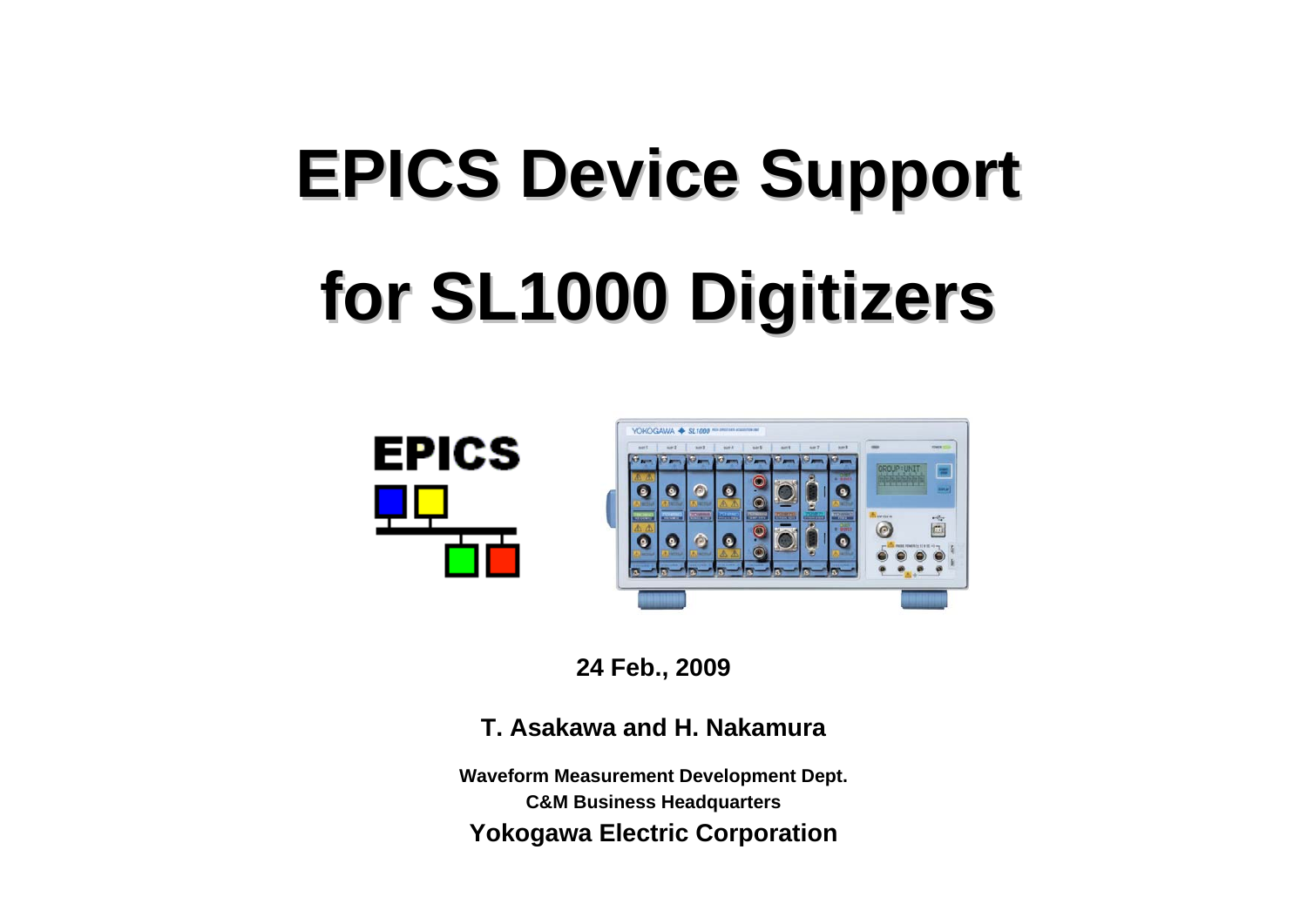### **SL1000 Device Support: SL1000 Device Support:**

- Yokogawa SL1000 series has a variety of modules including waveform digitizers.
- The device support for SL1000 digitizer modules has been developed. They include 100M, 10M, 1M, and 100kS/s digitizers.
- All these modules work properly using exactly the same device support.
- SL1000 employs the VXI-11 protocol.
- In the device support ASYN driver is required.



**The** *SL1000* **Data Acquisition Unit** *720210* **100MS/s Digitizer Module**

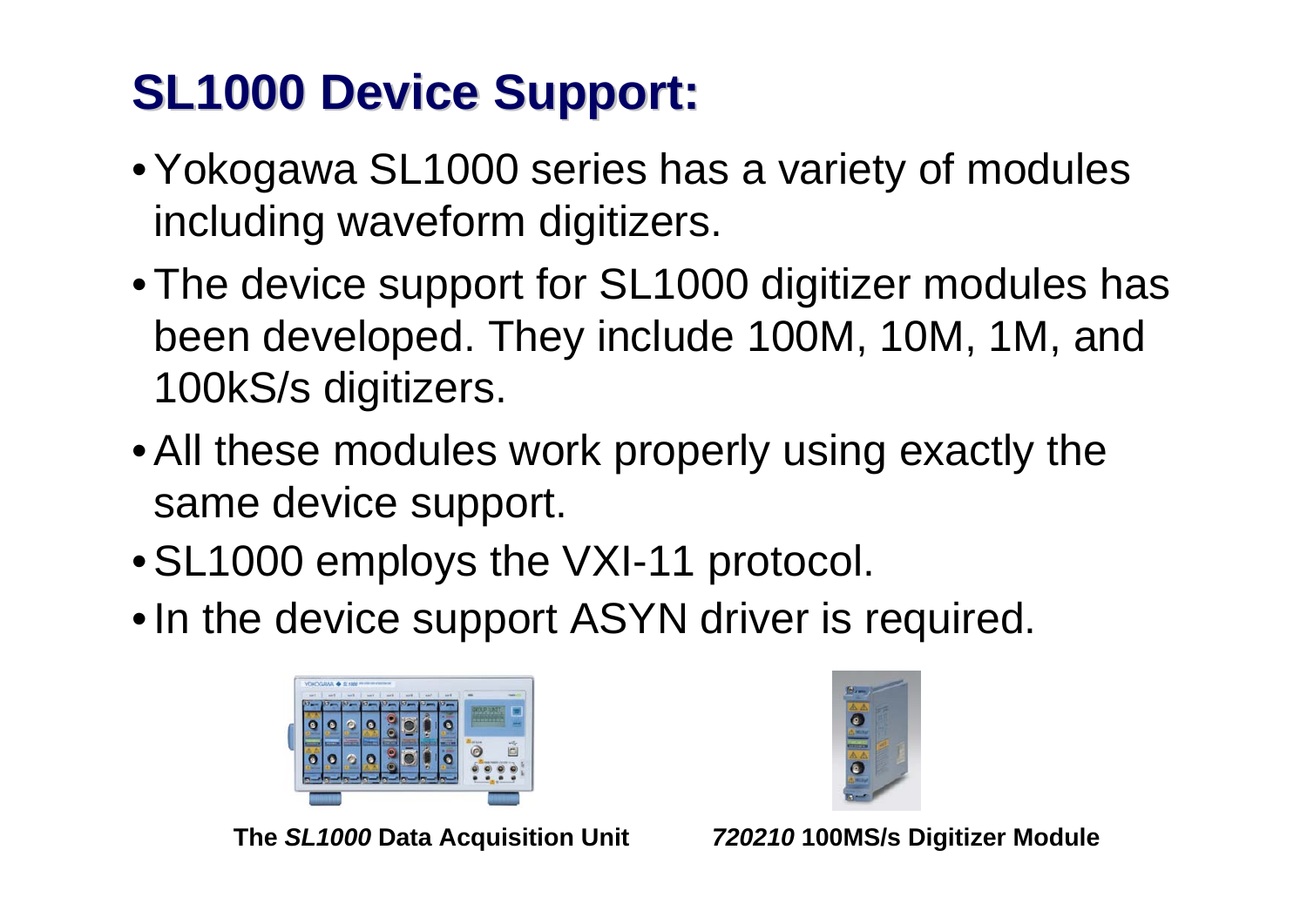#### **SL1000 Device Support: SL1000 Device Support:**

#### **Digitizer Module List:**

| <b>Model</b> | <b>Sampling Rate</b> | <b>Resolution</b> | <b>Comments</b>  |  |
|--------------|----------------------|-------------------|------------------|--|
| 720210       | <b>100MS/s</b>       | 12bits            | <b>Isolation</b> |  |
| 701250       | 10MS/s               | 12bits            | <b>Isolation</b> |  |
| 701251       | 1MS/s                | 16bits            | <b>Isolation</b> |  |
| 701255       | 10MS/s               | 12bits            | non-Isolation    |  |
| 701260       | <b>100kS/s</b>       | 16bits            | <b>Isolation</b> |  |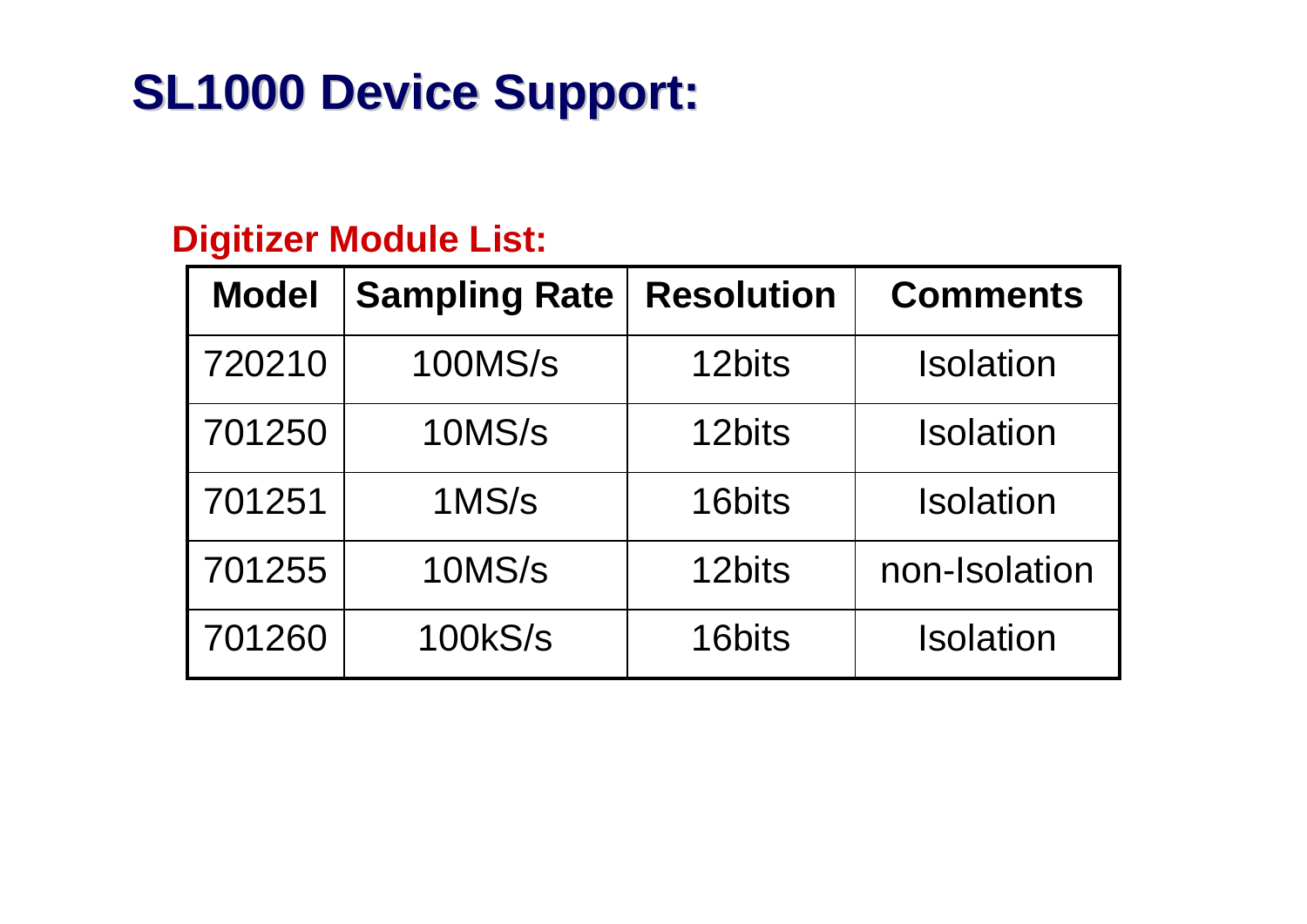### **SL1000 Device Support: SL1000 Device Support:**



- Basic SL1000 digitizer features are supported by the device support:
	- **Data Compression:**

SL1000 performs (p-p) data compression.

The device stores both the raw data and the compressed data in the device memory.

The device support is designed to access either of the data.

#### – **Historical Waveform Data:**

SL1000 stores multiple waveforms in the device memory. The device support can access these data.

#### **SRQ Function:**

Supported. ASYN4.11 or later is required.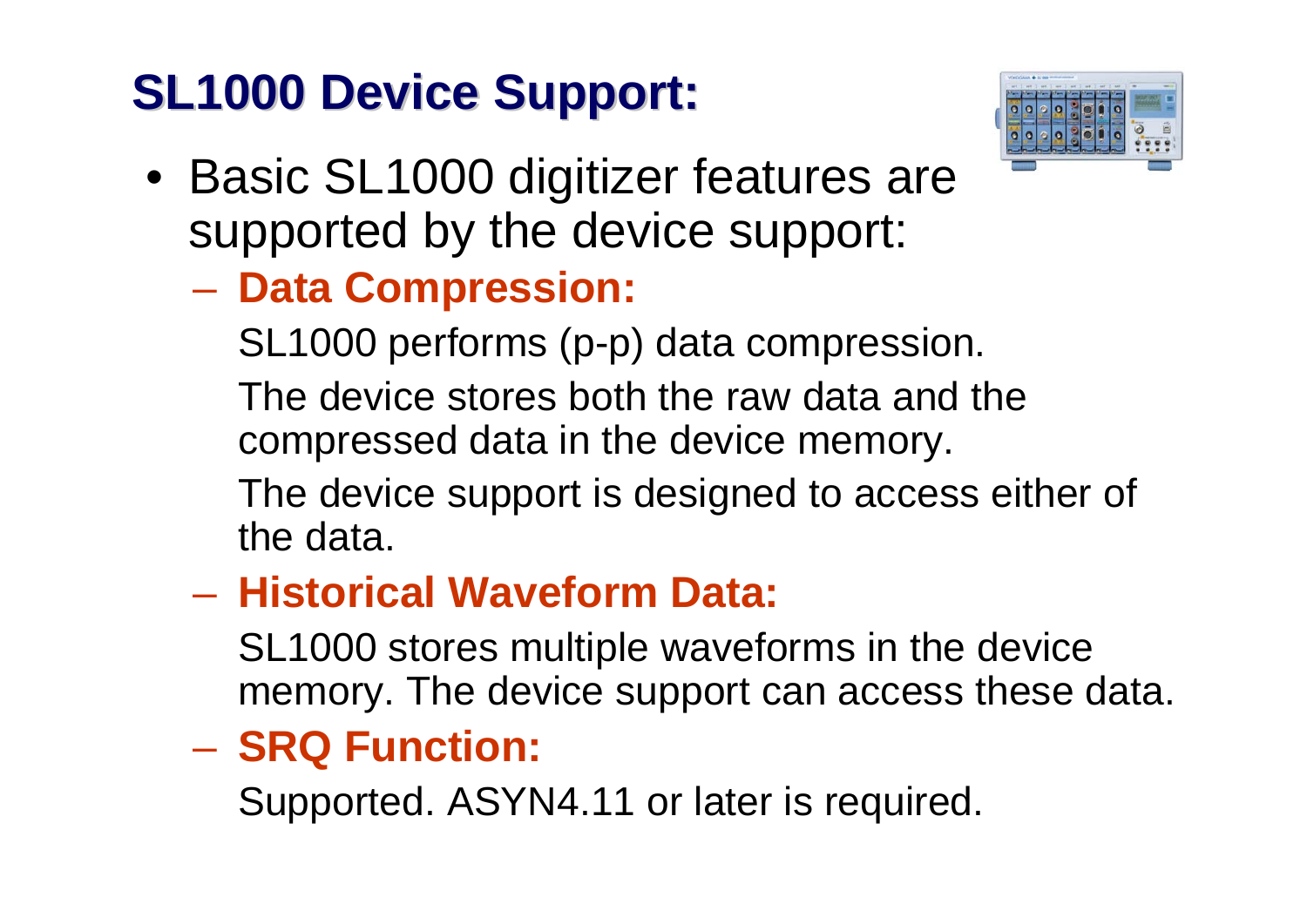### **Data Compression: Data Compression:**



- Device Support can get either of "Raw Data" or "Compressed Data" from SL1000.
- Device Support further performs software data compression if data size is greater than a preset value (e.g. 1000).
- Software-compressed data are for display use.

注意:ここで説明しているディスプレイ用の圧縮データの取り扱いについて、ただ今修正 を行っています。ディスプレイ用途を想定していますので、圧縮率選択ではなく、レコー ド長に関わらず表示用データの点数を固定する方法を検討しています。(**09', 3/3** 追記**)**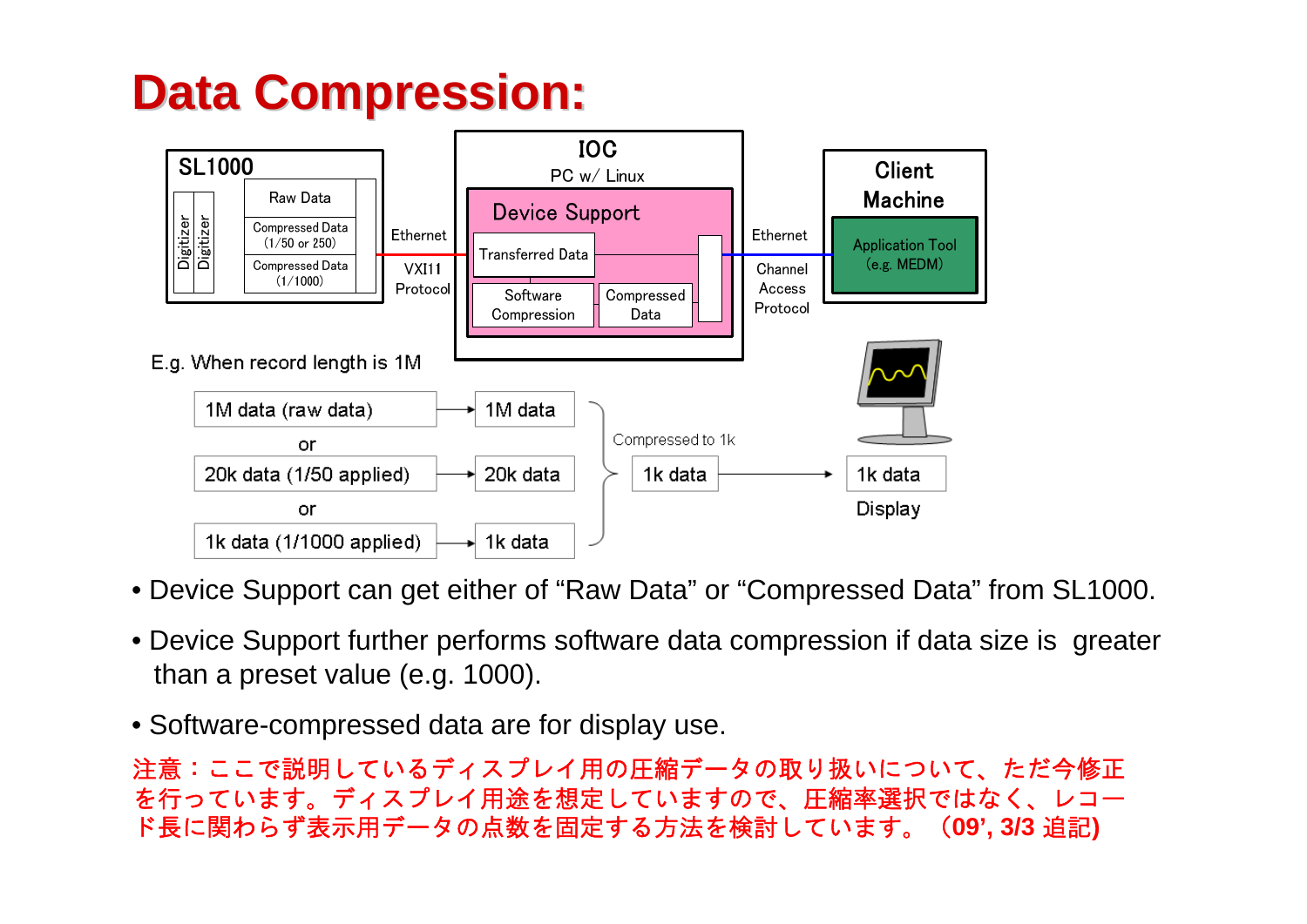### **Historical Waveform Data:**

- Device Support can read historical waveforms stored in the device memory.
- The maximum number of waveforms stored in the memory depends on the number of channels and the record length.

E.g. When 2 channels are used with the record length of 1M points, at maximum, 63 waveforms can be stored in the device memory.

Most recent

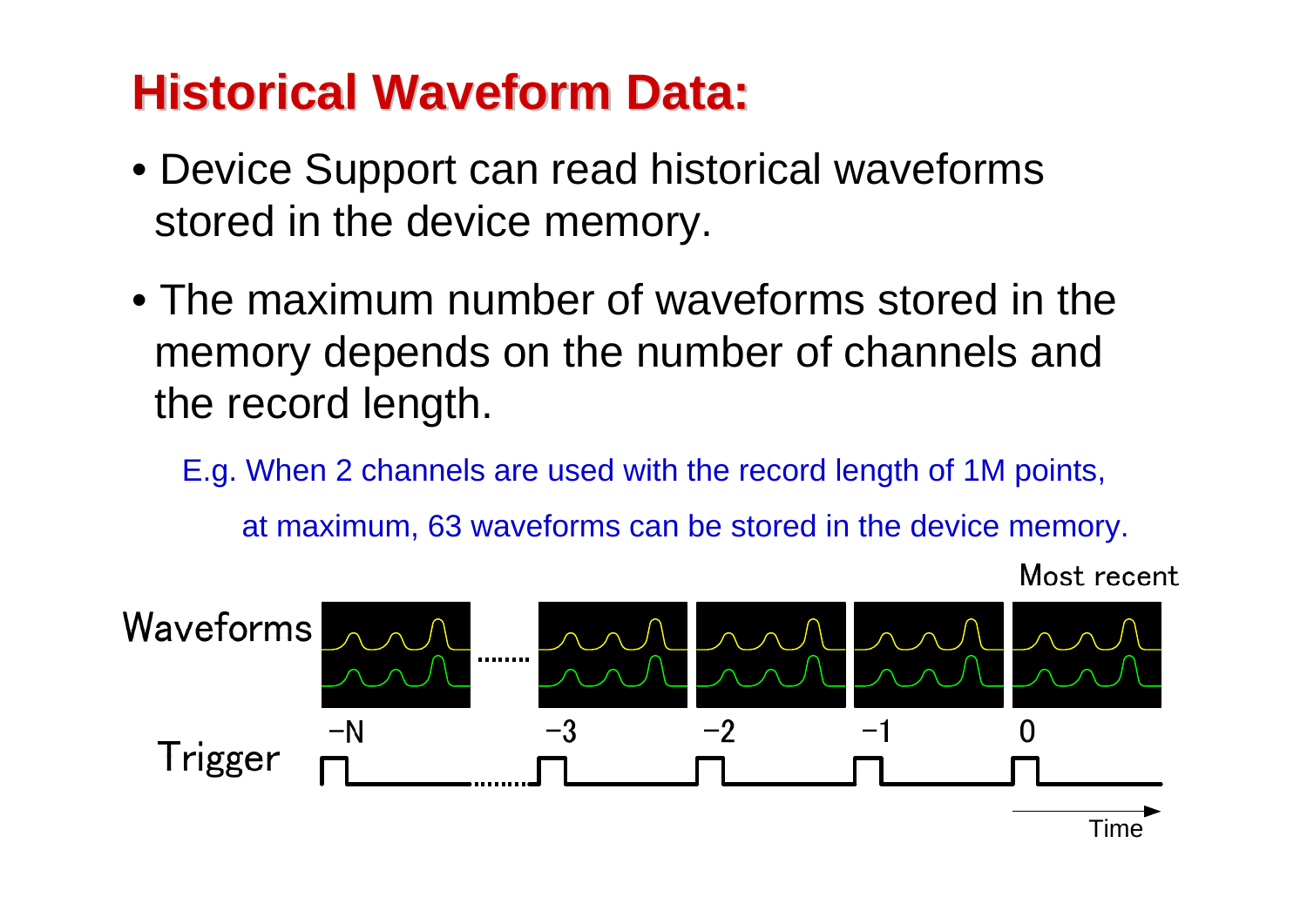#### **Block Diagram of Data Processing**

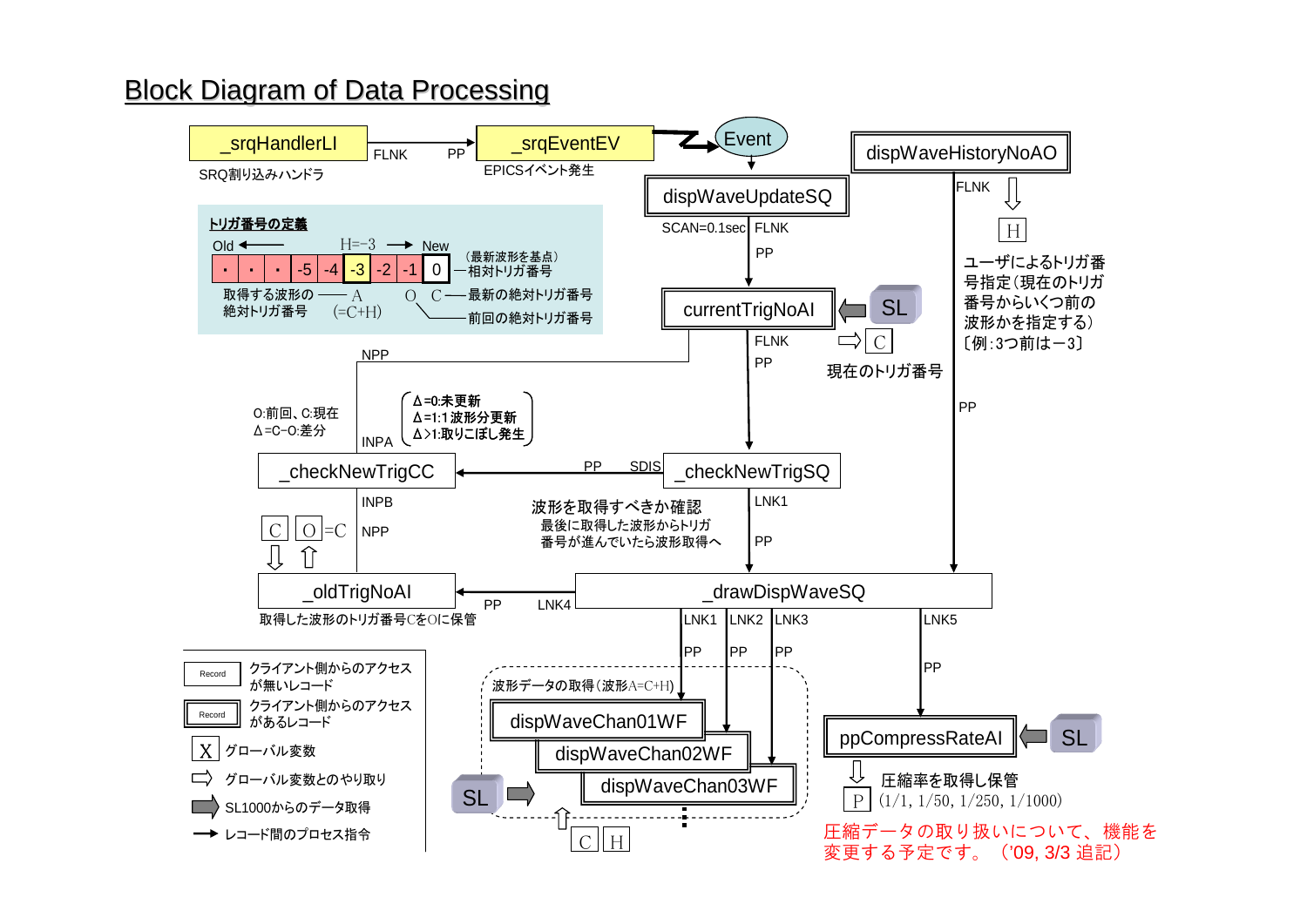#### **Performance: Performance:**

- Precise studies have not been made, yet.
- At least, the system properly works in the following conditions:

| Condition | <b>Sampling Rate</b> | Record     | No. of          | Data        |
|-----------|----------------------|------------|-----------------|-------------|
|           |                      | Length     | <b>Channels</b> | Compression |
|           | <b>100MS/s</b>       | 1 M        | 6               | 1/1000      |
|           | 10MS/s               | 100K       |                 | 1/50        |
|           | 1MS/s                | <b>10K</b> | 10              | 1/50        |
|           | 1MS/s                | 10K        |                 | 1/1         |

• We continue to study the performance.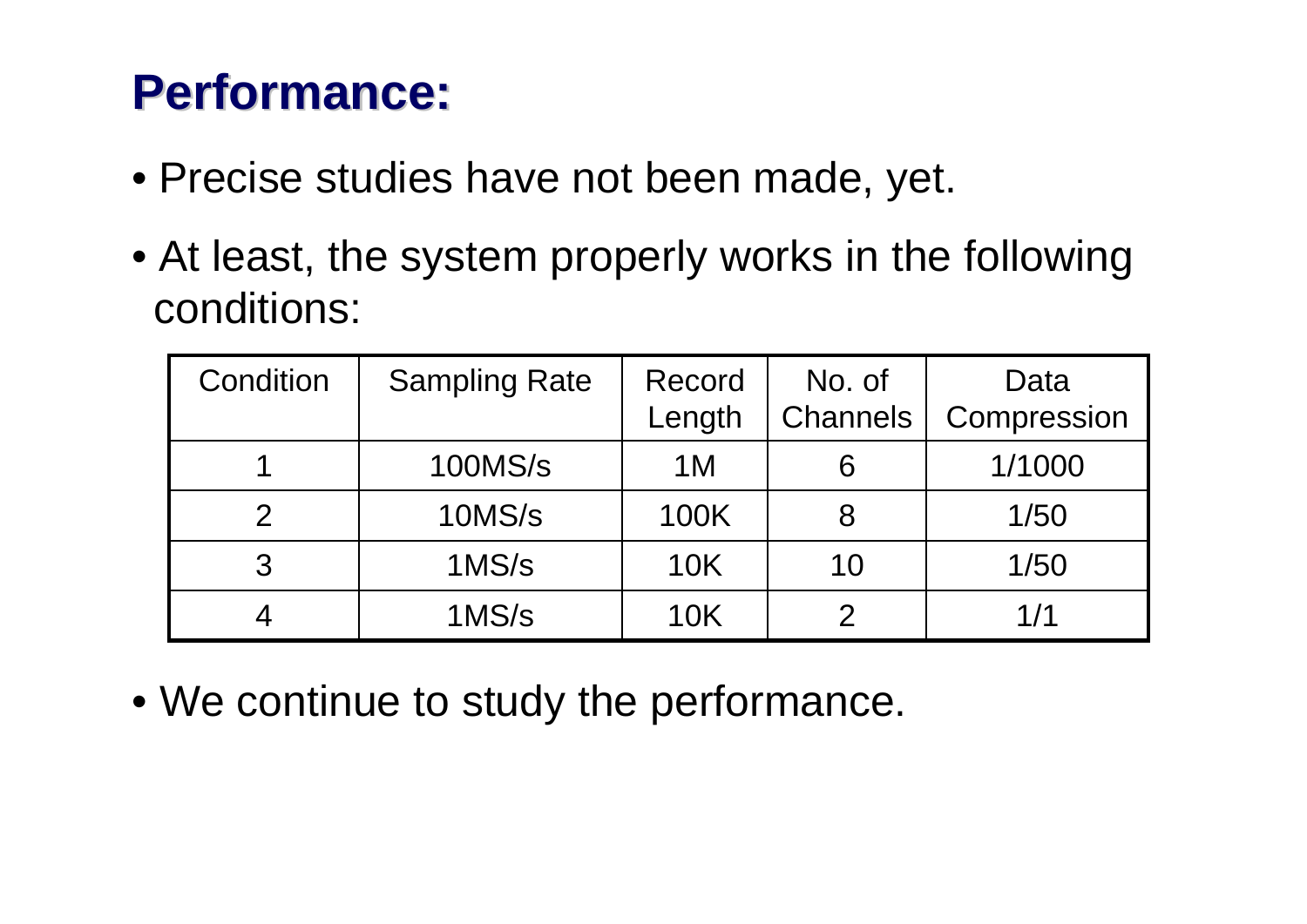### **Viewer Example 1: Viewer Example 1:**

Developed with MEDM: Motif Editor and Display Manager.



圧縮データの取り扱いについて、機能を変更する予定です。('09, 3/3 追記)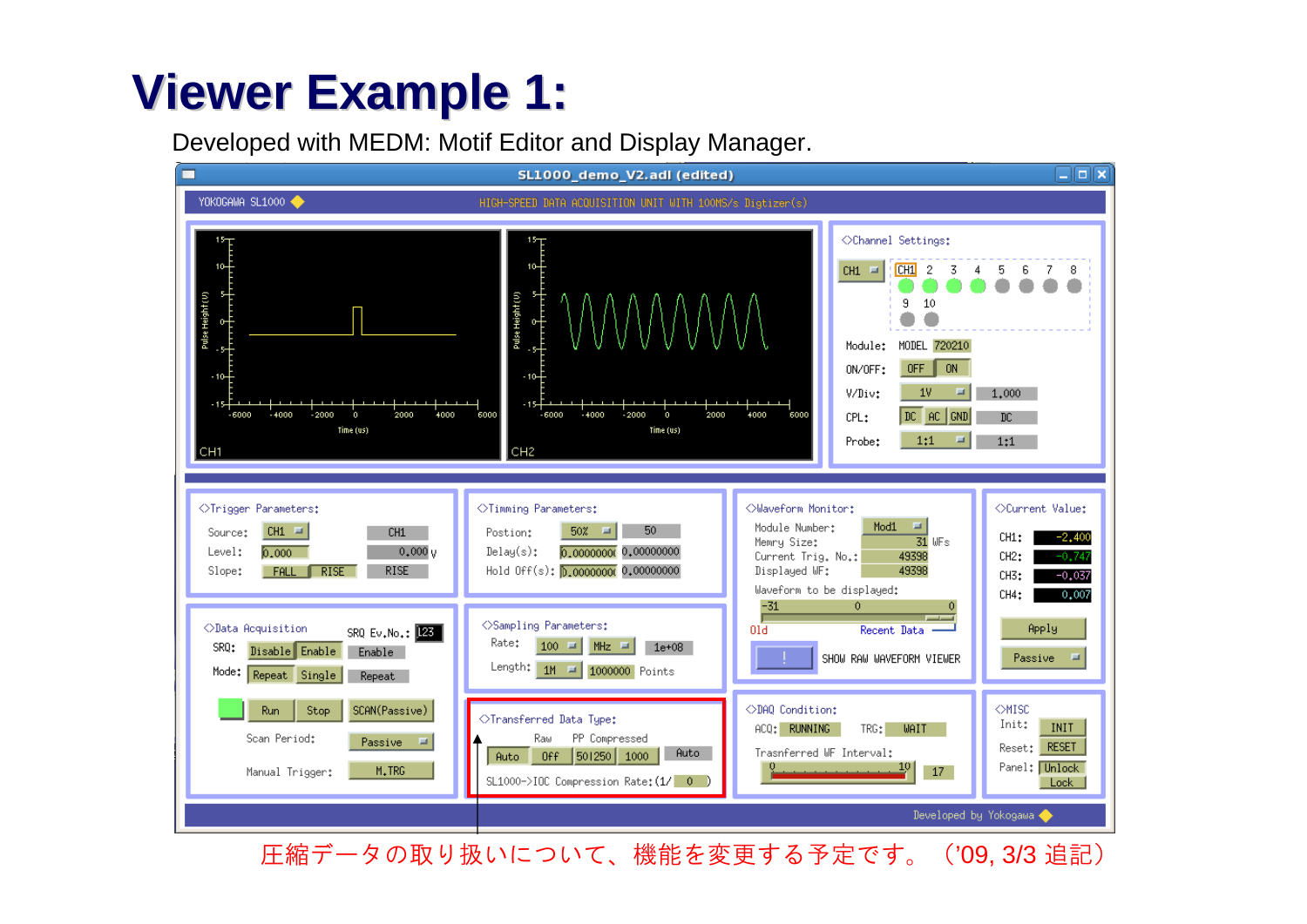#### **Viewer Example 2: Viewer Example 2:**

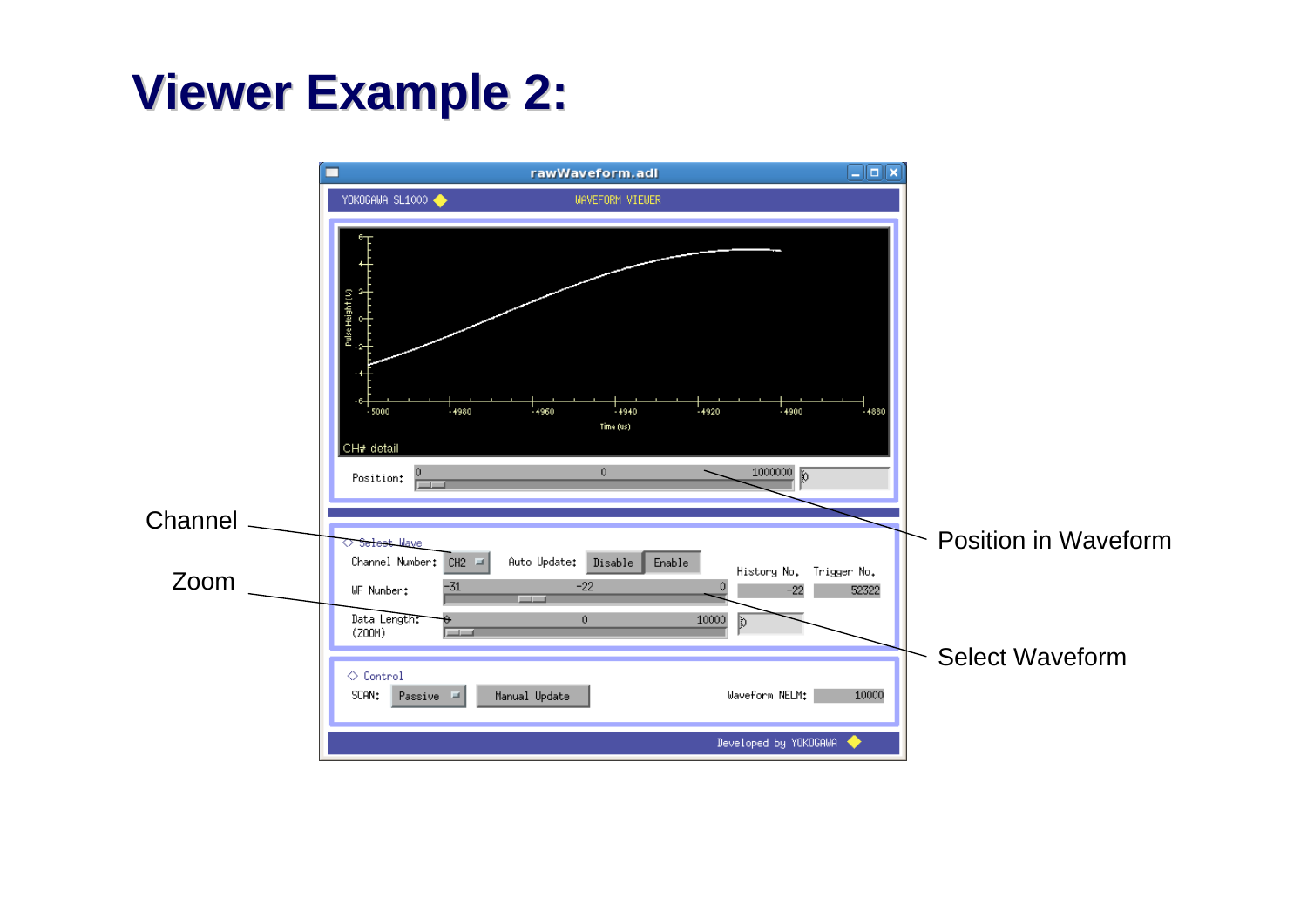## **Summary Summary**

- The device support for SL1000 digitizer modules has been developed.
- Digitizer modules of SL1000 Series (100M, 10M, 1M, 100kS/s) work properly with exactly the same device support.
- Basic features of SL1000 Digitizers:
	- -Data compression function,
	- -Historical data function, and
	- -SRQ function

are supported by the device support.